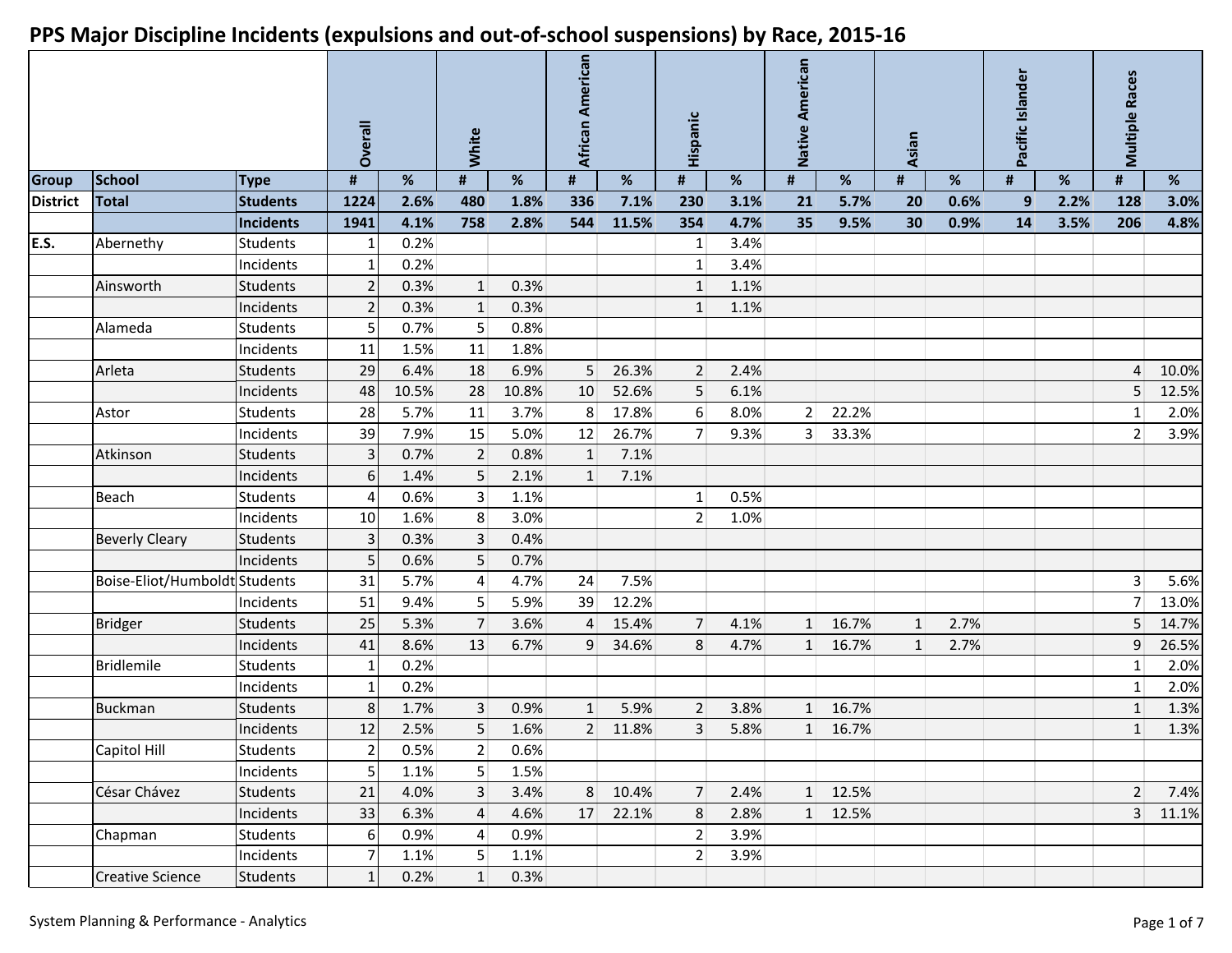|              |                         |                 | Overall        |       | White           |       | African American |       | Hispanic       |       | Native American |        | Asian           |      | Pacific Islander |        | <b>Multiple Races</b> |       |
|--------------|-------------------------|-----------------|----------------|-------|-----------------|-------|------------------|-------|----------------|-------|-----------------|--------|-----------------|------|------------------|--------|-----------------------|-------|
| <b>Group</b> | <b>School</b>           | <b>Type</b>     | #              | %     | #               | %     | $\pmb{\sharp}$   | %     | #              | %     | #               | %      | #               | %    | #                | %      | #                     | %     |
| E.S.         | <b>Creative Science</b> | Incidents       | 1              | 0.2%  | $1\vert$        | 0.3%  |                  |       |                |       |                 |        |                 |      |                  |        |                       |       |
|              | Creston                 | <b>Students</b> | 8 <sup>1</sup> | 2.0%  | 3 <sup>1</sup>  | 1.4%  | $\vert$ 1        | 7.7%  | $\vert$ 1      | 1.3%  |                 |        |                 |      |                  |        | $\overline{3}$        | 9.4%  |
|              |                         | Incidents       | 12             | 3.1%  | 3 <sup>1</sup>  | 1.4%  | 5                | 38.5% | $\mathbf{1}$   | 1.3%  |                 |        |                 |      |                  |        | 3                     | 9.4%  |
|              | Duniway                 | <b>Students</b> | 4              | 0.8%  | 3 <sup>1</sup>  | 0.7%  |                  |       | $\mathbf{1}$   | 3.6%  |                 |        |                 |      |                  |        |                       |       |
|              |                         | Incidents       | $\overline{7}$ | 1.4%  | 6               | 1.5%  |                  |       | $\mathbf{1}$   | 3.6%  |                 |        |                 |      |                  |        |                       |       |
|              | Faubion                 | <b>Students</b> | 13             | 2.7%  | 5               | 3.8%  | 6                | 4.4%  | $\mathbf{1}$   | 0.7%  |                 |        |                 |      |                  |        | $\mathbf{1}$          | 2.5%  |
|              |                         | Incidents       | 19             | 4.0%  | 5               | 3.8%  | 10               | 7.4%  | $\mathbf{1}$   | 0.7%  |                 |        |                 |      |                  |        | $\overline{3}$        | 7.5%  |
|              | <b>Forest Park</b>      | <b>Students</b> | $\overline{7}$ | 1.6%  | 6 <sup>1</sup>  | 2.2%  |                  |       |                |       |                 |        | 1               | 0.9% |                  |        |                       |       |
|              |                         | Incidents       | 16             | 3.6%  | 9 <sup>1</sup>  | 3.2%  |                  |       |                |       |                 |        | 7               | 6.4% |                  |        |                       |       |
|              | Glencoe                 | <b>Students</b> | 1              | 0.2%  | $1\overline{ }$ | 0.3%  |                  |       |                |       |                 |        |                 |      |                  |        |                       |       |
|              |                         | Incidents       |                | 0.2%  | $\mathbf{1}$    | 0.3%  |                  |       |                |       |                 |        |                 |      |                  |        |                       |       |
|              | Grout                   | Students        | $\overline{3}$ | 0.8%  | 2               | 1.1%  | 1 <sup>1</sup>   | 1.9%  |                |       |                 |        |                 |      |                  |        |                       |       |
|              |                         | Incidents       | 8              | 2.1%  | 2               | 1.1%  | 6                | 11.3% |                |       |                 |        |                 |      |                  |        |                       |       |
|              | <b>Harrison Park</b>    | <b>Students</b> | 36             | 4.9%  | 11              | 6.3%  | 14               | 8.6%  | 5 <sup>1</sup> | 3.6%  |                 |        | $\overline{2}$  | 1.0% |                  |        | $\overline{4}$        | 9.1%  |
|              |                         | Incidents       | 52             | 7.1%  | 14              | 8.0%  | 21               | 12.9% | 7              | 5.0%  |                 |        | 3               | 1.6% |                  |        | 7                     | 15.9% |
|              | Hayhurst                | <b>Students</b> | 17             | 3.4%  | 13              | 3.4%  |                  |       | $\vert$ 2      | 5.6%  |                 |        |                 |      |                  |        | $\overline{2}$        | 3.9%  |
|              |                         | Incidents       | 50             | 10.0% | 37              | 9.7%  |                  |       | 9              | 25.0% |                 |        |                 |      |                  |        | 4                     | 7.8%  |
|              | Irvington               | <b>Students</b> | $\overline{4}$ | 0.8%  |                 |       | 3                | 3.7%  | $\mathbf{1}$   | 1.9%  |                 |        |                 |      |                  |        |                       |       |
|              |                         | Incidents       | 6 <sup>1</sup> | 1.2%  |                 |       | $\overline{4}$   | 4.9%  | $\overline{2}$ | 3.7%  |                 |        |                 |      |                  |        |                       |       |
|              | James John              | <b>Students</b> | 8              | 1.9%  | 1 <sup>1</sup>  | 0.7%  | 5                | 13.2% | $\vert$ 2      | 1.2%  |                 |        |                 |      |                  |        |                       |       |
|              |                         | Incidents       | 12             | 2.8%  | 1 <sup>1</sup>  | 0.7%  | 9                | 23.7% | $\overline{2}$ | 1.2%  |                 |        |                 |      |                  |        |                       |       |
|              | Kelly                   | <b>Students</b> | 19             | 3.1%  | 9               | 2.5%  |                  |       | 5              | 4.1%  | $\mathbf{1}$    | 16.7%  | $\mathbf{1}$    | 1.8% | $\ast$           | $\ast$ | 2                     | 5.3%  |
|              |                         | Incidents       | 41             | 6.7%  | 19              | 5.3%  |                  |       | 12             | 9.8%  | 5               | 83.3%  | $1\overline{ }$ | 1.8% | $\ast$           | $\ast$ | $\overline{2}$        | 5.3%  |
|              | King                    | <b>Students</b> | 18             | 4.5%  |                 |       | 10               | 5.8%  | $\overline{4}$ | 3.4%  | $\ast$          | $\ast$ |                 |      |                  |        | $\overline{3}$        | 6.5%  |
|              |                         | Incidents       | 36             | 9.0%  |                 |       | 18               | 10.5% | 8              | 6.9%  | $\ast$          | $\ast$ |                 |      |                  |        | 9                     | 19.6% |
|              | Laurelhurst             | <b>Students</b> | 10             | 1.4%  | 7 <sup>1</sup>  | 1.3%  | $\mathbf{1}$     | 6.3%  | $\overline{2}$ | 5.0%  |                 |        |                 |      |                  |        |                       |       |
|              |                         | Incidents       | 24             | 3.5%  | 13              | 2.4%  | 2 <sup>2</sup>   | 12.5% | 9              | 22.5% |                 |        |                 |      |                  |        |                       |       |
|              | Lee                     | <b>Students</b> | 11             | 2.4%  | 3 <sup>1</sup>  | 2.2%  | $\vert 4 \vert$  | 4.8%  | 2              | 2.8%  |                 |        |                 |      |                  |        | 2                     | 3.6%  |
|              |                         | Incidents       | 14             | 3.1%  | 3 <sup>1</sup>  | 2.2%  | $6 \mid$         | 7.2%  | $\overline{3}$ | 4.2%  |                 |        |                 |      |                  |        | 2                     | 3.6%  |
|              | Lent                    | <b>Students</b> | 40             | 7.1%  | 19              | 14.0% | 5                | 9.6%  | 8              | 3.2%  |                 |        | $\overline{2}$  | 2.4% |                  |        | $6\,$                 | 17.1% |
|              |                         | Incidents       | 73             | 12.9% | 39              | 28.7% | 8                | 15.4% | 12             | 4.8%  |                 |        | $\overline{3}$  | 3.6% |                  |        | 11                    | 31.4% |
|              | Lewis                   | Students        | 13             | 3.4%  | 11              | 3.9%  |                  |       | $\mathbf{1}$   | 2.7%  |                 |        |                 |      |                  |        | $\mathbf{1}$          | 2.5%  |
|              |                         | Incidents       | 27             | 7.1%  | 21              | 7.4%  |                  |       | 3 <sup>2</sup> | 8.1%  |                 |        |                 |      |                  |        | 3 <sup>1</sup>        | 7.5%  |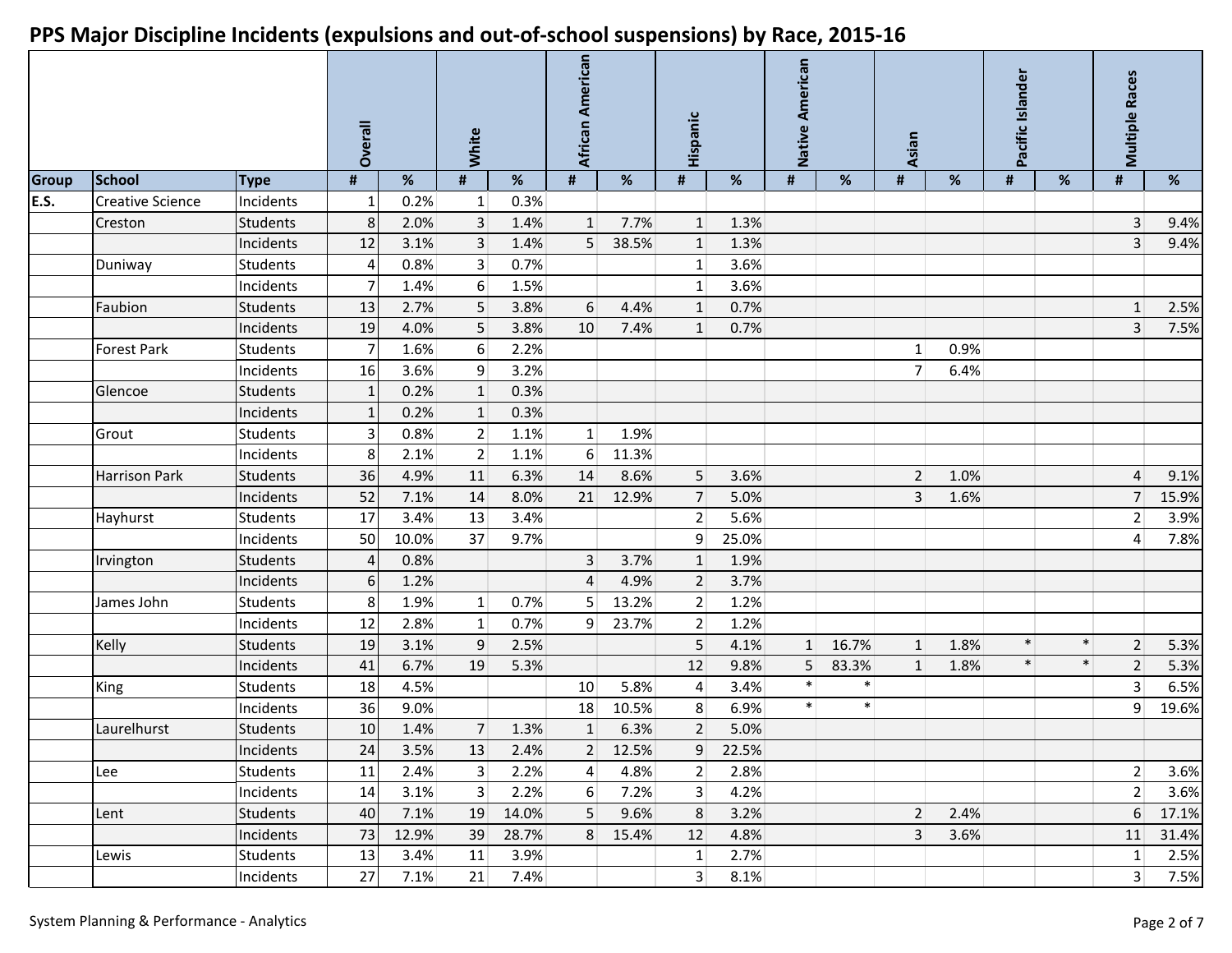|              |                              |                 | Overall                  |      | White          |      | African American |       | Hispanic        |       | Native American |        | Asian        |      | Pacific Islander |      | <b>Multiple Races</b> |       |
|--------------|------------------------------|-----------------|--------------------------|------|----------------|------|------------------|-------|-----------------|-------|-----------------|--------|--------------|------|------------------|------|-----------------------|-------|
| <b>Group</b> | School                       | <b>Type</b>     | #                        | %    | #              | %    | $\pmb{\sharp}$   | %     | #               | %     | #               | %      | #            | %    | #                | %    | #                     | %     |
| E.S.         | Llewellyn                    | <b>Students</b> |                          | 0.2% | $1\vert$       | 0.2% |                  |       |                 |       |                 |        |              |      |                  |      |                       |       |
|              |                              | Incidents       | 1                        | 0.2% | 1              | 0.2% |                  |       |                 |       |                 |        |              |      |                  |      |                       |       |
|              | Maplewood                    | <b>Students</b> |                          | 0.8% | 3 <sup>1</sup> | 1.1% |                  |       |                 |       |                 |        |              |      |                  |      |                       |       |
|              |                              | Incidents       | Δ                        | 1.1% | $\overline{4}$ | 1.4% |                  |       |                 |       |                 |        |              |      |                  |      |                       |       |
|              | Markham                      | <b>Students</b> | 10                       | 2.7% | 5 <sup>1</sup> | 2.4% | 2                | 2.4%  | $\mathbf{1}$    | 2.6%  |                 |        |              |      |                  |      | $\overline{2}$        | 6.1%  |
|              |                              | Incidents       | 12                       | 3.2% | 6              | 2.9% | $\overline{2}$   | 2.4%  | 1               | 2.6%  |                 |        |              |      |                  |      | $\overline{3}$        | 9.1%  |
|              | Marysville                   | <b>Students</b> | 18                       | 4.6% | 8              | 5.8% | $\overline{4}$   | 8.2%  | $\overline{3}$  | 4.0%  |                 |        | 1            | 1.2% | $\mathbf{1}$     | 6.3% | $\mathbf{1}$          | 3.7%  |
|              |                              | Incidents       | 22                       | 5.6% | 9              | 6.5% | 4                | 8.2%  | $5\phantom{.0}$ | 6.7%  |                 |        | $\mathbf{1}$ | 1.2% | $\mathbf{1}$     | 6.3% | $\overline{2}$        | 7.4%  |
|              | Peninsula                    | <b>Students</b> | 6                        | 1.6% | 1              | 0.7% | $\overline{2}$   | 3.9%  | $\mathbf{1}$    | 0.9%  |                 |        |              |      |                  |      | $\overline{2}$        | 5.1%  |
|              |                              | Incidents       |                          | 1.9% | 1 <sup>1</sup> | 0.7% | 3                | 5.9%  | $\mathbf{1}$    | 0.9%  |                 |        |              |      |                  |      | $\overline{2}$        | 5.1%  |
|              | Richmond                     | <b>Students</b> |                          |      |                |      |                  |       |                 |       |                 |        |              |      |                  |      |                       |       |
|              |                              | Incidents       |                          |      |                |      |                  |       |                 |       |                 |        |              |      |                  |      |                       |       |
|              | Rieke                        | <b>Students</b> | 2                        | 0.5% | 1 <sup>1</sup> | 0.3% |                  |       |                 |       |                 |        |              |      |                  |      | $1\,$                 | 2.4%  |
|              |                              | Incidents       | 8                        | 2.0% | 6              | 1.9% |                  |       |                 |       |                 |        |              |      |                  |      | $\overline{2}$        | 4.9%  |
|              | Rigler                       | <b>Students</b> | 22                       | 4.9% | $\overline{2}$ | 2.1% | $\overline{7}$   | 12.1% | 9               | 3.6%  |                 |        |              |      |                  |      | $\sqrt{4}$            | 16.0% |
|              |                              | Incidents       | 36                       | 8.0% | 2 <sup>1</sup> | 2.1% | 15               | 25.9% | 10              | 4.0%  |                 |        |              |      |                  |      | 9                     | 36.0% |
|              | Rosa Parks                   | <b>Students</b> | $\overline{\phantom{a}}$ | 0.6% |                |      | $\mathbf{1}$     | 0.6%  |                 |       |                 |        |              |      |                  |      | $1\,$                 | 3.4%  |
|              |                              | Incidents       | $\overline{2}$           | 0.6% |                |      | $\mathbf{1}$     | 0.6%  |                 |       |                 |        |              |      |                  |      | $1\,$                 | 3.4%  |
|              | Roseway Heights              | <b>Students</b> | 29                       | 4.2% | 13             | 3.2% | $\overline{A}$   | 11.4% | $\overline{3}$  | 5.6%  |                 |        | 1            | 0.9% |                  |      | $\,8\,$               | 10.4% |
|              |                              | Incidents       | 43                       | 6.2% | 20             | 4.9% | 6                | 17.1% | 6               | 11.1% |                 |        | $\mathbf{1}$ | 0.9% |                  |      | 10                    | 13.0% |
|              | Sabin                        | <b>Students</b> | 6                        | 1.1% | $\overline{2}$ | 0.6% | 3                | 3.4%  |                 |       |                 |        |              |      |                  |      | $1\,$                 | 1.4%  |
|              |                              | Incidents       | 12                       | 2.1% | $\overline{3}$ | 0.8% | 8                | 9.1%  |                 |       |                 |        |              |      |                  |      | $\mathbf 1$           | 1.4%  |
|              | Scott                        | <b>Students</b> | 22                       | 4.7% | $\overline{2}$ | 1.8% | 4                | 7.3%  | 12              | 4.7%  | $\ast$          | $\ast$ |              |      |                  |      | $\mathbf{1}$          | 6.3%  |
|              |                              | Incidents       | 43                       | 9.1% | 5 <sup>1</sup> | 4.5% | 5                | 9.1%  | 28              | 10.9% | $\ast$          | $\ast$ |              |      |                  |      | $\mathbf 1$           | 6.3%  |
|              | Sitton                       | <b>Students</b> | 2                        | 0.5% |                |      | 1                | 1.9%  |                 |       |                 |        |              |      |                  |      | $1\,$                 | 1.9%  |
|              |                              | Incidents       | Δ                        | 1.0% |                |      | 1                | 1.9%  |                 |       |                 |        |              |      |                  |      | $\overline{3}$        | 5.6%  |
|              | Skyline                      | <b>Students</b> | $\vert$ 3                | 1.0% | $\overline{2}$ | 0.8% |                  |       |                 |       |                 |        |              |      |                  |      | $\mathbf{1}$          | 5.0%  |
|              |                              | Incidents       | $\Lambda$                | 1.3% | 3 <sup>1</sup> | 1.3% |                  |       |                 |       |                 |        |              |      |                  |      | $\vert$ 1             | 5.0%  |
|              | Stephenson                   | Students        | 2                        | 0.6% | 1              | 0.4% |                  |       | $\mathbf 1$     | 6.7%  |                 |        |              |      |                  |      |                       |       |
|              |                              | Incidents       | 2                        | 0.6% | 1              | 0.4% |                  |       | $\mathbf 1$     | 6.7%  |                 |        |              |      |                  |      |                       |       |
|              | Sunnyside Environme Students |                 | 6                        | 1.0% | 5              | 1.1% |                  |       |                 |       |                 |        |              |      |                  |      | $\mathbf{1}$          | 1.6%  |
|              |                              | Incidents       |                          | 1.2% | $6\,$          | 1.3% |                  |       |                 |       |                 |        |              |      |                  |      | $\mathbf 1$           | 1.6%  |
|              | Vernon                       | Students        | $\mathsf{5}$             | 1.2% | $1\vert$       | 0.5% | $\vert 4 \vert$  | 4.2%  |                 |       |                 |        |              |      |                  |      |                       |       |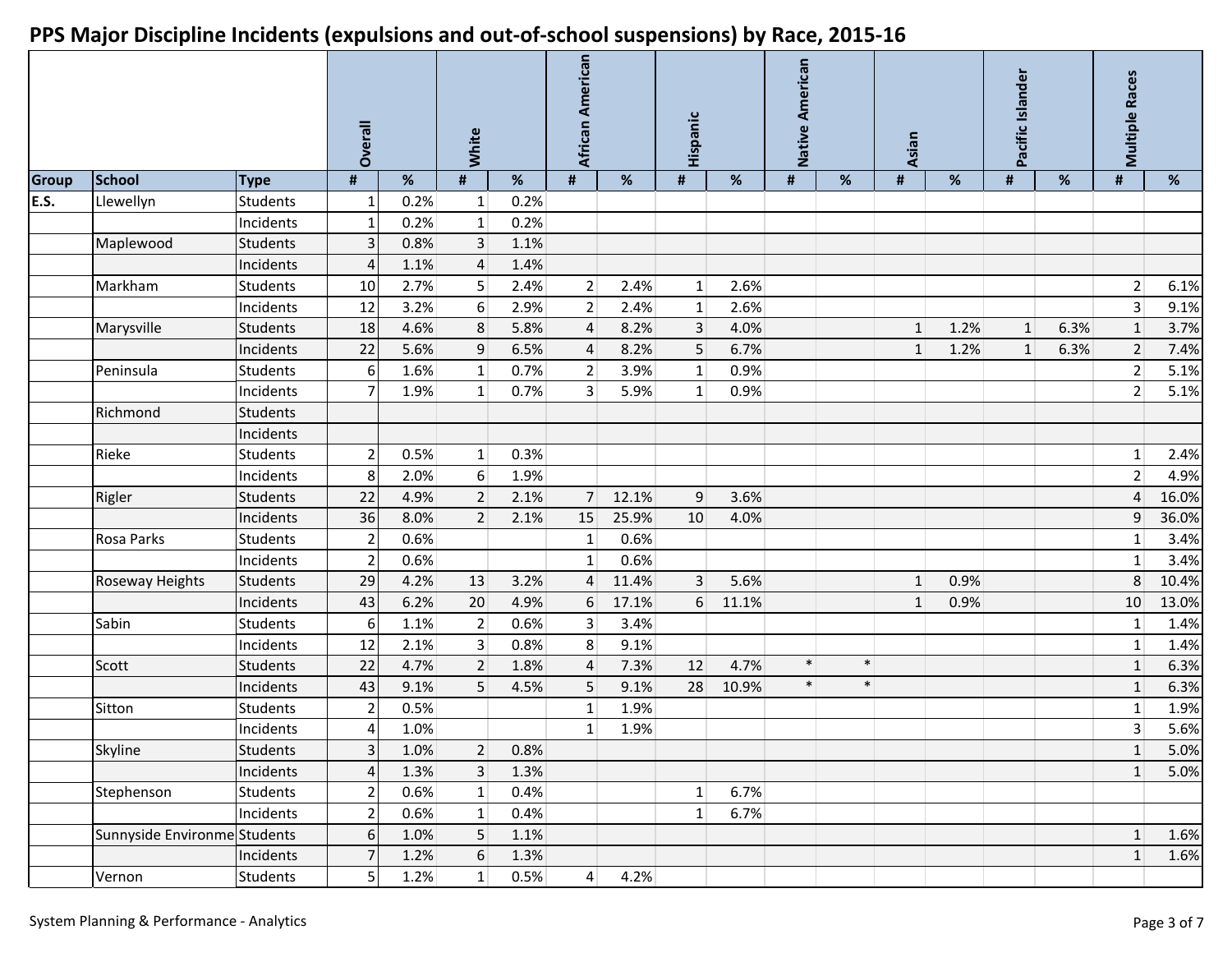|       |                               |                 | Overall        |       | White           |       | African American |       | Hispanic          |       | Native American |        | Asian          |      | Pacific Islander |      | <b>Multiple Races</b> |       |
|-------|-------------------------------|-----------------|----------------|-------|-----------------|-------|------------------|-------|-------------------|-------|-----------------|--------|----------------|------|------------------|------|-----------------------|-------|
| Group | <b>School</b>                 | <b>Type</b>     | #              | %     | #               | %     | #                | %     | #                 | %     | #               | %      | #              | %    | #                | %    | #                     | %     |
| E.S.  | Vernon                        | Incidents       | $\overline{7}$ | 1.7%  | $\overline{2}$  | 1.0%  | $5\overline{)}$  | 5.3%  |                   |       |                 |        |                |      |                  |      |                       |       |
|       | Vestal                        | <b>Students</b> | 16             | 3.9%  | $\overline{7}$  | 4.4%  | $\overline{3}$   | 4.5%  | $\vert$ 2         | 3.1%  |                 |        | $\overline{2}$ | 3.4% |                  |      | $\overline{2}$        | 4.3%  |
|       |                               | Incidents       | 25             | 6.1%  | 12              | 7.5%  | 5                | 7.5%  | 3 <sup>1</sup>    | 4.6%  |                 |        | $\overline{2}$ | 3.4% |                  |      | $\overline{3}$        | 6.5%  |
|       | Whitman                       | <b>Students</b> | 7              | 2.6%  | $\overline{3}$  | 2.9%  |                  |       | $\overline{2}$    | 2.7%  |                 |        |                |      |                  |      | $\overline{2}$        | 7.4%  |
|       |                               | Incidents       | 15             | 5.5%  | 8 <sup>1</sup>  | 7.6%  |                  |       | 3                 | 4.1%  |                 |        |                |      |                  |      | $\overline{4}$        | 14.8% |
|       | Winterhaven                   | <b>Students</b> | 1              | 0.3%  | 1 <sup>1</sup>  | 0.3%  |                  |       |                   |       |                 |        |                |      |                  |      |                       |       |
|       |                               | Incidents       |                | 0.3%  | $1\vert$        | 0.3%  |                  |       |                   |       |                 |        |                |      |                  |      |                       |       |
|       | Woodlawn                      | <b>Students</b> | 22             | 5.2%  | $1\vert$        | 1.3%  | 15               | 7.7%  | 3                 | 3.1%  | $\ast$          | $\ast$ |                |      |                  |      | $\overline{2}$        | 8.0%  |
|       |                               | Incidents       | 35             | 8.2%  | $1\overline{ }$ | 1.3%  | 26               | 13.3% | $\overline{3}$    | 3.1%  | $\ast$          | $\ast$ |                |      |                  |      | $\overline{4}$        | 16.0% |
|       | Woodmere                      | <b>Students</b> | 13             | 4.2%  | $\vert 4 \vert$ | 3.9%  | $\mathbf{1}$     | 3.8%  | 3 <sup>1</sup>    | 3.7%  |                 |        | $\overline{2}$ | 3.2% |                  |      | $\overline{3}$        | 10.7% |
|       |                               | Incidents       | 21             | 6.7%  | 5 <sup>2</sup>  | 4.9%  | $\overline{3}$   | 11.5% | 5                 | 6.1%  |                 |        | $\overline{2}$ | 3.2% |                  |      | 6                     | 21.4% |
|       | Woodstock                     | <b>Students</b> | 4              | 0.8%  | 3 <sup>1</sup>  | 1.2%  |                  |       |                   |       |                 |        | $\mathbf{1}$   | 0.7% |                  |      |                       |       |
|       |                               | Incidents       | 16             | 3.2%  | 14              | 5.5%  |                  |       |                   |       |                 |        | $\overline{2}$ | 1.4% |                  |      |                       |       |
|       | Chief Joseph/Ockley CStudents |                 | 11             | 1.8%  | $6 \mid$        | 1.8%  | 2 <sup>1</sup>   | 2.6%  | $\vert$ 1         | 1.3%  |                 |        |                |      |                  |      | $\overline{2}$        | 2.8%  |
|       |                               | Incidents       | 19             | 3.1%  | 7               | 2.1%  | $\overline{2}$   | 2.6%  | 4                 | 5.3%  |                 |        |                |      |                  |      | $\boldsymbol{6}$      | 8.3%  |
|       | <b>Total</b>                  | <b>Students</b> | 589            | 2.2%  | 231             | 1.5%  | 154              | 5.6%  | 104               | 2.3%  | 11              | 5.8%   | 14             | 0.7% | $\overline{2}$   | 0.8% | 73                    | 2.9%  |
|       |                               | Incidents       | 1017           | 3.7%  | 401             | 2.7%  | 265              | 9.7%  | 177               | 3.9%  | 17              | 9.0%   | 23             | 1.2% | 3                | 1.2% | 131                   | 5.1%  |
| M.S.  | Beaumont                      | <b>Students</b> | 12             | 2.1%  | 3 <sup>2</sup>  | 0.9%  | 7                | 11.5% | $\vert$ 2         | 1.6%  |                 |        |                |      |                  |      |                       |       |
|       |                               | Incidents       | 22             | 3.9%  | 8 <sup>°</sup>  | 2.5%  | 12               | 19.7% | $\overline{2}$    | 1.6%  |                 |        |                |      |                  |      |                       |       |
|       | da Vinci                      | <b>Students</b> | 8              | 1.7%  | 7 <sup>1</sup>  | 2.0%  |                  |       | $\mathbf{1}$      | 2.2%  |                 |        |                |      |                  |      |                       |       |
|       |                               | Incidents       | $\overline{9}$ | 2.0%  | 8               | 2.3%  |                  |       | $\mathbf{1}$      | 2.2%  |                 |        |                |      |                  |      |                       |       |
|       | George                        | <b>Students</b> | 27             | 7.3%  | 5               | 6.1%  | 11               | 11.8% | 7                 | 5.5%  | $\ast$          | $\ast$ |                |      | 1                | 9.1% | 1                     | 3.6%  |
|       |                               | Incidents       | 57             | 15.4% | 14              | 17.1% | 25               | 26.9% | 10                | 7.9%  | $\ast$          | $\ast$ |                |      | 1                | 9.1% | $\mathbf{1}$          | 3.6%  |
|       | Gray                          | <b>Students</b> | 3              | 0.5%  | 2               | 0.5%  | $\mathbf{1}$     | 7.7%  |                   |       |                 |        |                |      |                  |      |                       |       |
|       |                               | Incidents       |                | 0.9%  | 3 <sup>1</sup>  | 0.7%  | $\overline{2}$   | 15.4% |                   |       |                 |        |                |      |                  |      |                       |       |
|       | Hosford                       | <b>Students</b> | 26             | 4.1%  | 17              | 4.3%  | 3                | 13.6% | 5 <sup>1</sup>    | 10.2% |                 |        |                |      |                  |      | $\mathbf{1}$          | 1.4%  |
|       |                               | Incidents       | 49             | 7.7%  | 28              | 7.1%  | 8                | 36.4% | $12 \overline{ }$ | 24.5% |                 |        |                |      |                  |      | 1                     | 1.4%  |
|       | Jackson                       | <b>Students</b> | 5 <sub>l</sub> | 0.8%  | $1\vert$        | 0.2%  | $\overline{2}$   | 4.3%  | $\overline{2}$    | 4.8%  |                 |        |                |      |                  |      |                       |       |
|       |                               | Incidents       | $6 \mid$       | 1.0%  | 1               | 0.2%  | $\overline{2}$   | 4.3%  | $\overline{3}$    | 7.1%  |                 |        |                |      |                  |      |                       |       |
|       | Lane                          | <b>Students</b> | 42             | 8.7%  | 24              | 11.9% |                  |       | $\overline{9}$    | 7.1%  | 2 <sup>2</sup>  | 28.6%  | 1              | 1.3% |                  |      | $6 \overline{6}$      | 18.2% |
|       |                               | Incidents       | 66             | 13.7% | 41              | 20.4% |                  |       | 14                | 11.0% | $\overline{2}$  | 28.6%  | $1\vert$       | 1.3% |                  |      | 8 <sup>2</sup>        | 24.2% |
|       | Mt Tabor                      | <b>Students</b> | $\overline{7}$ | 1.0%  | $\overline{4}$  | 0.9%  |                  |       | $\overline{2}$    | 2.2%  |                 |        | $\mathbf{1}$   | 1.9% |                  |      |                       |       |
|       |                               | Incidents       | 10             | 1.4%  | 5 <sup>1</sup>  | 1.2%  |                  |       | $\overline{4}$    | 4.4%  |                 |        | 1              | 1.9% |                  |      |                       |       |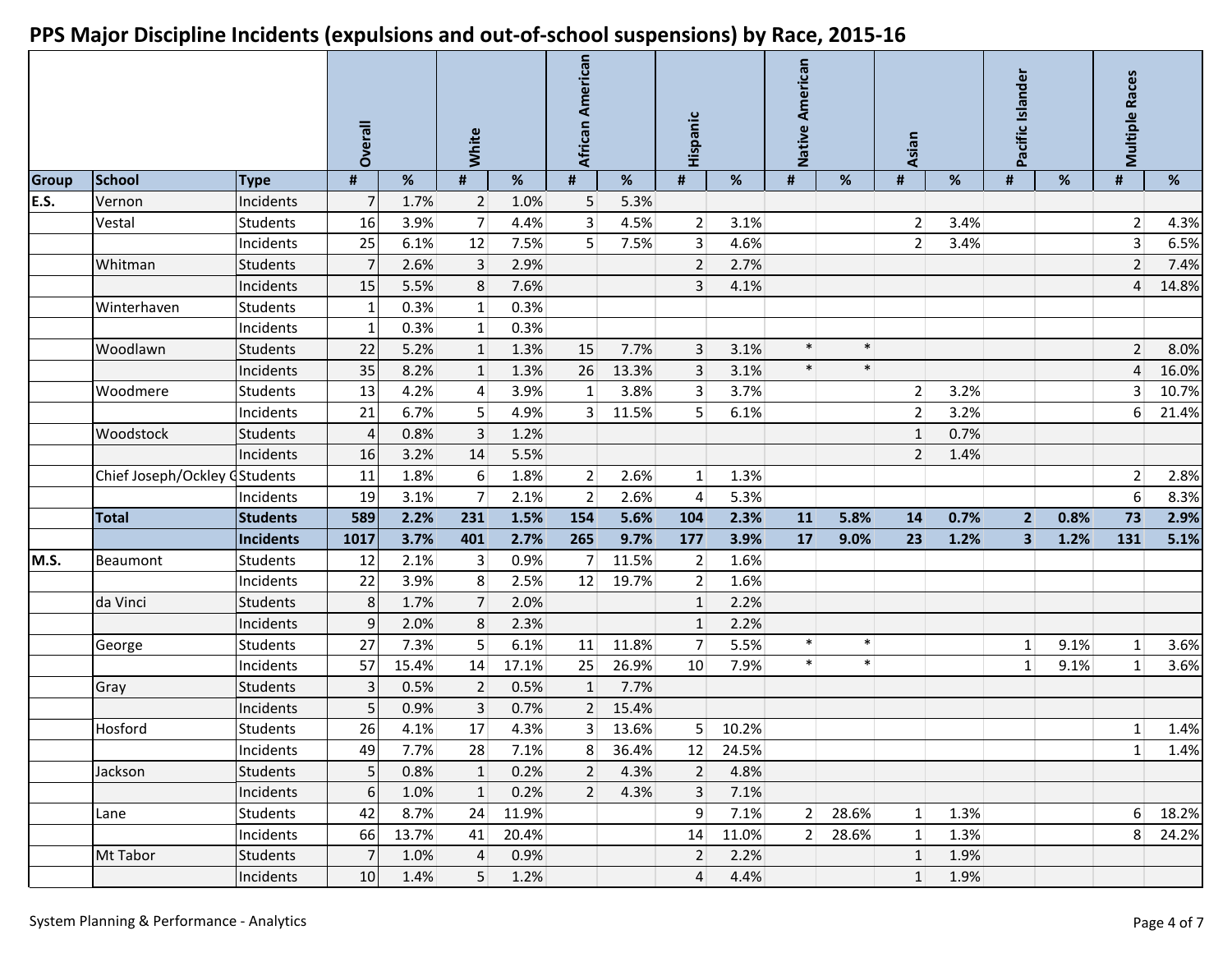|       |               |                 | <b>Overall</b> |       | <b>White</b><br>#<br>% |      | African American<br>#<br>% |       | Hispanic       |       | American<br>Native<br>#<br>% |        | Asian                   |      | Pacific Islander |       |                |       |
|-------|---------------|-----------------|----------------|-------|------------------------|------|----------------------------|-------|----------------|-------|------------------------------|--------|-------------------------|------|------------------|-------|----------------|-------|
| Group | <b>School</b> | <b>Type</b>     | #              | %     |                        |      |                            |       | #              | %     |                              |        | #                       | ℅    | #                | %     | #              | %     |
| M.S.  | Sellwood      | <b>Students</b> | 12             | 2.1%  | 10                     | 2.2% | $\mathbf{1}$               | 12.5% |                |       |                              |        |                         |      |                  |       | $\mathbf{1}$   | 2.5%  |
|       |               | Incidents       | 15             | 2.7%  | 12                     | 2.6% | $\overline{2}$             | 25.0% |                |       |                              |        |                         |      |                  |       | $\mathbf{1}$   | 2.5%  |
|       | West Sylvan   | <b>Students</b> | 6              | 0.6%  | $\overline{3}$         | 0.4% |                            |       | 1              | 1.1%  | $\ast$                       | $\ast$ | 1                       | 1.1% |                  |       |                |       |
|       |               | Incidents       |                | 0.7%  | $\overline{4}$         | 0.6% |                            |       | 1              | 1.1%  | $\ast$                       | $\ast$ | 1                       | 1.1% |                  |       |                |       |
|       | <b>Total</b>  | <b>Students</b> | 148            | 2.5%  | 76                     | 2.0% | 25                         | 7.9%  | 29             | 3.7%  | 5 <sup>1</sup>               | 11.6%  | $\overline{\mathbf{3}}$ | 0.7% | $\mathbf{1}$     | 2.8%  | 9              | 1.7%  |
|       |               | Incidents       | 246            | 4.2%  | 124                    | 3.3% | 51                         | 16.1% | 47             | 6.1%  | 9                            | 20.9%  | $\overline{\mathbf{3}}$ | 0.7% | $\mathbf{1}$     | 2.8%  | 11             | 2.0%  |
| H.S.  | Benson        | <b>Students</b> | 27             | 3.0%  | 5                      | 1.7% | 11                         | 6.0%  | $\overline{7}$ | 3.1%  |                              |        |                         |      |                  |       | 4              | 5.1%  |
|       |               | Incidents       | 29             | 3.2%  | 5 <sup>5</sup>         | 1.7% | 13                         | 7.1%  | $\overline{7}$ | 3.1%  |                              |        |                         |      |                  |       | 4              | 5.1%  |
|       | Cleveland     | <b>Students</b> | 16             | 1.0%  | 8                      | 0.7% | $\overline{2}$             | 3.9%  | 3              | 2.1%  |                              |        |                         |      |                  |       | 3              | 2.4%  |
|       |               | Incidents       | 18             | 1.1%  | 10                     | 0.9% | $\overline{2}$             | 3.9%  | 3              | 2.1%  |                              |        |                         |      |                  |       | $\overline{3}$ | 2.4%  |
|       | Franklin      | <b>Students</b> | 36             | 2.3%  | 15                     | 2.0% | 8                          | 8.7%  | 11             | 3.2%  |                              |        |                         |      |                  |       | $\overline{2}$ | 2.1%  |
|       |               | Incidents       | 46             | 2.9%  | 20                     | 2.7% | 8                          | 8.7%  | 16             | 4.7%  |                              |        |                         |      |                  |       | $\overline{2}$ | 2.1%  |
|       | Grant         | <b>Students</b> | 26             | 1.8%  | 5                      | 0.5% | 11                         | 7.2%  | 5              | 4.8%  |                              |        |                         |      |                  |       | 5              | 3.3%  |
|       |               | Incidents       | 34             | 2.3%  | 6                      | 0.6% | 15                         | 9.8%  | $\overline{7}$ | 6.7%  |                              |        |                         |      |                  |       | 6              | 4.0%  |
|       | Jefferson     | <b>Students</b> | 43             | 8.2%  | $\overline{3}$         | 2.9% | 34                         | 12.1% | $\overline{2}$ | 2.9%  |                              |        |                         |      |                  |       | 4              | 9.1%  |
|       |               | Incidents       | 61             | 11.6% | $\vert 3 \vert$        | 2.9% | 50                         | 17.7% | $\overline{2}$ | 2.9%  |                              |        |                         |      |                  |       | 6              | 13.6% |
|       | Lincoln       | <b>Students</b> | 35             | 2.1%  | 27                     | 2.2% | 3                          | 6.5%  | $\overline{3}$ | 2.4%  |                              |        |                         |      |                  |       | $\overline{2}$ | 1.6%  |
|       |               | Incidents       | 43             | 2.5%  | 33                     | 2.7% | 5                          | 10.9% | $\overline{3}$ | 2.4%  |                              |        |                         |      |                  |       | $\overline{2}$ | 1.6%  |
|       | Madison       | <b>Students</b> | 54             | 4.8%  | 18                     | 4.8% | 15                         | 7.7%  | 10             | 3.7%  |                              |        | $\mathbf{1}$            | 0.6% | $\mathbf{1}$     | 6.3%  | 9              | 8.8%  |
|       |               | Incidents       | 69             | 6.1%  | 22                     | 5.9% | 21                         | 10.7% | 11             | 4.1%  |                              |        | $\overline{2}$          | 1.2% | $\overline{3}$   | 18.8% | 10             | 9.8%  |
|       | Roosevelt     | Students        | 75             | 8.0%  | 8                      | 3.1% | 35                         | 18.7% | 22             | 6.2%  | $\mathbf{1}$                 | 7.7%   | $\overline{2}$          | 4.7% | 3                | 10.3% | $\overline{4}$ | 6.6%  |
|       |               | Incidents       | 95             | 10.1% | 8                      | 3.1% | 49                         | 26.2% | 27             | 7.6%  | $\mathbf{1}$                 | 7.7%   | $\overline{2}$          | 4.7% | 4                | 13.8% | $\overline{4}$ | 6.6%  |
|       | Wilson        | <b>Students</b> | 52             | 3.9%  | 32                     | 3.3% | 4                          | 5.3%  | 9              | 7.6%  |                              |        |                         |      | $1\vert$         | 14.3% | 6              | 6.8%  |
|       |               | Incidents       | 88             | 6.6%  | 48                     | 4.9% | 5                          | 6.6%  | 19             | 16.1% |                              |        |                         |      | 1                | 14.3% | 15             | 17.0% |
|       | <b>Total</b>  | <b>Students</b> | 364            | 3.3%  | 121                    | 2.0% | 123                        | 9.7%  | 72             | 4.1%  | $\mathbf{1}$                 | 1.2%   | 3                       | 0.3% | 5                | 4.9%  | 39             | 4.5%  |
|       |               | Incidents       | 483            | 4.3%  | 155                    | 2.5% | 168                        | 13.3% | 95             | 5.4%  | 1                            | 1.2%   | 4                       | 0.4% | 8                | 7.8%  | 52             | 6.0%  |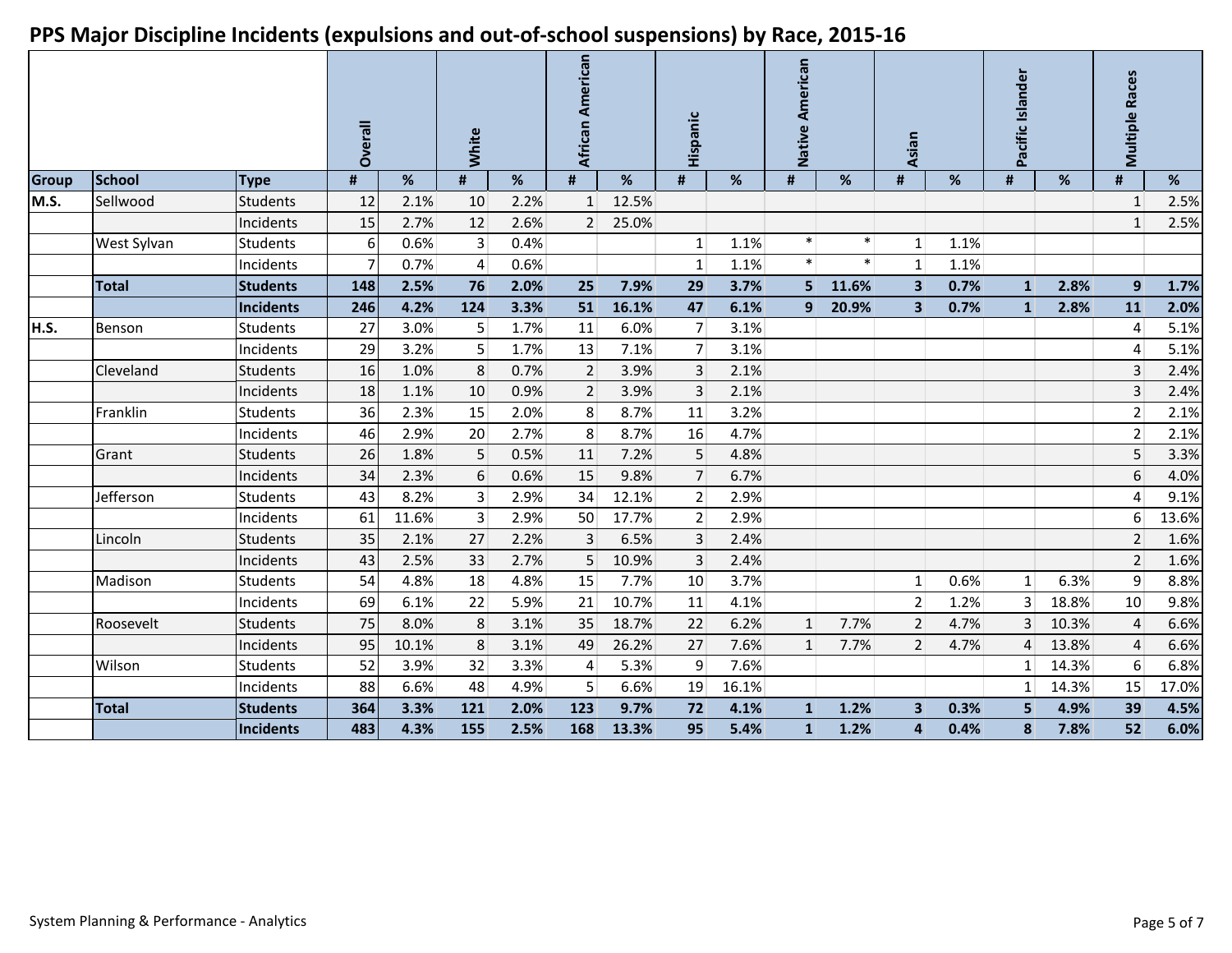|                |                                |                  | Overall<br>%   |       | White            |       | African American |       | Hispanic       |         | Native American |          | <b>Asian</b> |   | Pacific Islander |        | <b>Multiple Races</b> |      |
|----------------|--------------------------------|------------------|----------------|-------|------------------|-------|------------------|-------|----------------|---------|-----------------|----------|--------------|---|------------------|--------|-----------------------|------|
| <b>Group</b>   | School                         | <b>Type</b>      | #              |       | #                | $\%$  | $\pmb{\sharp}$   | %     | #              | %       | #               | %        | #            | % | #                | %      | #                     | %    |
| Alt.           | <b>ACCESS</b>                  | <b>Students</b>  |                | 0.6%  | 2                | 0.8%  |                  |       |                |         |                 |          |              |   |                  |        |                       |      |
|                |                                | Incidents        | 3              | 0.9%  | 3 <sup>1</sup>   | 1.2%  |                  |       |                |         |                 |          |              |   |                  |        |                       |      |
|                | Alliance **                    | <b>Students</b>  | 30             | 16.9% | 10               | 13.3% | 11               | 39.3% | 6              | 12.8%   | $\overline{2}$  | 33.3%    |              |   | $\ast$           | $\ast$ |                       |      |
|                |                                | Incidents        | 41             | 23.0% | 11               | 14.7% | 15               | 53.6% |                | 7 14.9% |                 | 6 100.0% |              |   | $\ast$           | $\ast$ |                       |      |
|                | Metro. Learning CenteStudents  |                  | Δ              | 0.9%  | $\vert$ 3        | 0.9%  |                  |       |                |         | $\ast$          | $\ast$   |              |   |                  |        |                       |      |
|                |                                | Incidents        | Δ              | 0.9%  | $\vert 3 \vert$  | 0.9%  |                  |       |                |         | $\ast$          | $\ast$   |              |   |                  |        |                       |      |
|                | <b>Total</b>                   | <b>Students</b>  | 36             | 3.7%  | 15               | 2.2%  | 11               | 25.0% | 6              | 5.0%    | 3               | 33.3%    |              |   | $\ast$           | $\ast$ |                       |      |
|                |                                | Incidents        | 48             | 4.9%  | 17               | 2.5%  | 15               | 34.1% | $\overline{7}$ | 5.8%    | $\overline{7}$  | 77.8%    |              |   | $\ast$           | $\ast$ |                       |      |
| Sp.Ed.         | PPS Pioneer Programs Students  |                  | 22             | 16.5% | 8                | 10.5% | 9                | 37.5% | 3              | 16.7%   | $\ast$          | $\ast$   |              |   |                  |        | $\mathbf{1}$          | 9.1% |
|                |                                | Incidents        | 34             | 25.6% | 13               | 17.1% | 15               | 62.5% | 4              | 22.2%   | $\ast$          | $\ast$   |              |   |                  |        | $1\,$                 | 9.1% |
|                | <b>CTC Southeast</b>           | <b>Students</b>  |                | 1.6%  | $\vert$ 1        | 2.2%  |                  |       |                |         |                 |          |              |   |                  |        |                       |      |
|                |                                | Incidents        |                | 1.6%  | 1                | 2.2%  |                  |       |                |         |                 |          |              |   |                  |        |                       |      |
|                | <b>Total</b>                   | <b>Students</b>  | 23             | 8.2%  | $\boldsymbol{9}$ | 5.1%  | 9                | 22.0% | $\overline{3}$ | 9.1%    | 1               | 16.7%    |              |   |                  |        | $\mathbf{1}$          | 6.3% |
|                |                                | Incidents        | 35             | 12.5% | 14               | 8.0%  | <b>15</b>        | 36.6% | $\overline{4}$ | 12.1%   | 1 <sup>1</sup>  | 16.7%    |              |   |                  |        | $\mathbf{1}$          | 6.3% |
| <b>Charter</b> | Arthur Academy                 | <b>Students</b>  | 9              | 5.3%  | 8                | 7.1%  |                  |       |                |         |                 |          |              |   |                  |        | $\mathbf{1}$          | 4.3% |
|                |                                | Incidents        | 19             | 11.1% | 18               | 15.9% |                  |       |                |         |                 |          |              |   |                  |        | $1\,$                 | 4.3% |
|                | Cm2 Opal School                | <b>Students</b>  |                |       |                  |       |                  |       |                |         |                 |          |              |   |                  |        |                       |      |
|                |                                | Incidents        |                |       |                  |       |                  |       |                |         |                 |          |              |   |                  |        |                       |      |
|                | Emerson School                 | <b>Students</b>  |                |       |                  |       |                  |       |                |         |                 |          |              |   |                  |        |                       |      |
|                |                                | Incidents        |                |       |                  |       |                  |       |                |         |                 |          |              |   |                  |        |                       |      |
|                | Le Monde                       | <b>Students</b>  |                |       |                  |       |                  |       |                |         |                 |          |              |   |                  |        |                       |      |
|                |                                | Incidents        |                |       |                  |       |                  |       |                |         |                 |          |              |   |                  |        |                       |      |
|                | Portland Village SchodStudents |                  |                | 0.7%  | 2 <sup>1</sup>   | 0.6%  |                  |       | $\mathbf{1}$   | 2.3%    |                 |          |              |   |                  |        |                       |      |
|                |                                | Incidents        |                | 1.0%  | 3 <sup>1</sup>   | 0.9%  |                  |       | $\mathbf{1}$   | 2.3%    |                 |          |              |   |                  |        |                       |      |
|                | Self Enhancement Inc Students  |                  |                | 5.7%  |                  |       | 6                | 5.9%  |                |         |                 |          |              |   |                  |        | $\vert 1 \vert$       | 8.3% |
|                |                                | Incidents        |                | 7.4%  |                  |       | 8                | 7.9%  |                |         |                 |          |              |   |                  |        | $\mathbf 1$           | 8.3% |
|                | Trillium                       | <b>Students</b>  | $\overline{4}$ | 1.1%  | 3                | 1.1%  | $\mathbf{1}$     | 5.9%  |                |         |                 |          |              |   |                  |        |                       |      |
|                |                                | Incidents        | 4              | 1.1%  | 3 <sup>1</sup>   | 1.1%  | $\mathbf{1}$     | 5.9%  |                |         |                 |          |              |   |                  |        |                       |      |
|                | Kairos PDX                     | <b>Students</b>  | 6              | 9.0%  | 1                | 8.3%  | $\vert$ 3        | 6.8%  | 2 <sup>1</sup> | 28.6%   |                 |          |              |   |                  |        |                       |      |
|                |                                | Incidents        | 14             | 20.9% | $\overline{2}$   | 16.7% | 6                | 13.6% | 6              | 85.7%   |                 |          |              |   |                  |        |                       |      |
|                | <b>Total</b>                   | <b>Students</b>  | 29             | 1.8%  | 14               | 1.3%  | <b>10</b>        | 5.3%  | $\mathbf{3}$   | 2.3%    |                 |          |              |   |                  |        | $\overline{2}$        | 1.1% |
|                |                                | <b>Incidents</b> | 50             | 3.1%  | 26               | 2.5%  | <b>15</b>        | 8.0%  | 7 <sup>1</sup> | 5.3%    |                 |          |              |   |                  |        | 2                     | 1.1% |